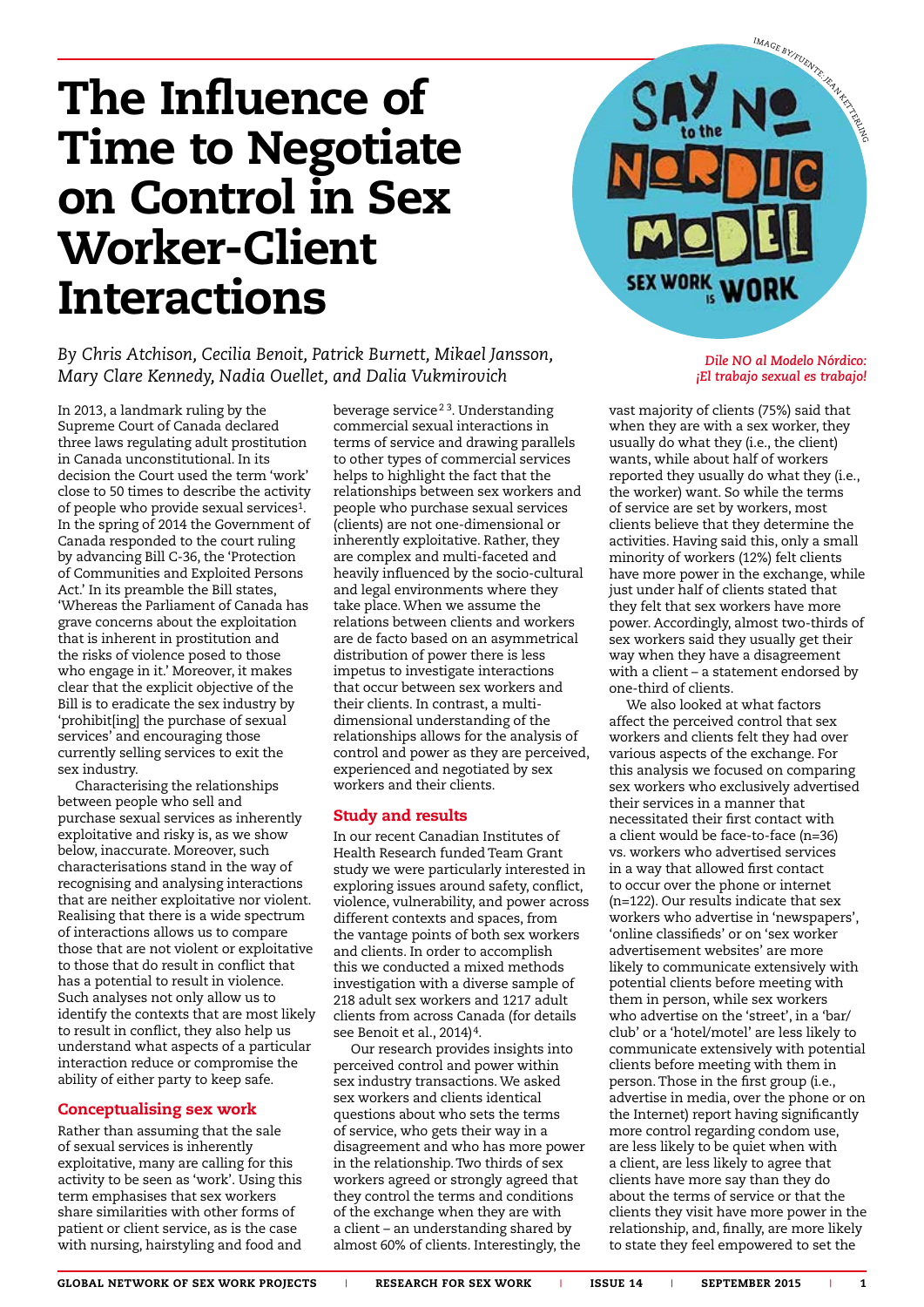

terms and conditions of the exchange. Moreover, the type of advertising that sellers engage in is directly related to the opportunity to communicate with buyers before meeting in person. This is linked to feeling more in control of the exchange and empowered as a sex worker. When we analysed client's that visit workers who they have contact with prior to physically meeting (n=937) and compared them to clients who only met workers in face-to-face settings (n=91), the results that emerged echoed what we found with sex workers. Furthermore, most of the clients we surveyed commented that they appreciate the opportunity to discuss the terms of service before actually meeting in person. They too stated that this allowed for critical information about the parameters of services being offered to be understood and enhanced their feelings of safety. In short, the added time spent creating and reading advertised services and then negotiating terms and conditions provides greater opportunity for both parties to clearly communicate and understand boundaries and expectations, leaving less room for misunderstanding and greatly reducing the chance of conflict. As one worker stated:

*[B]ack in the days where… there was no Internet, those were really hard days. .. [N]ow like I can work independently, I can see who I want to see, and set all my own rules, I don't have to deal with anyone.*

*Infocards about PCEPA (sex work related laws, formerly known as the 'Protection of Communities and Exploited Persons Act') written by NSWP member, Stella. l'amie de Maimie*

*Información sobre la PCEPA, la legislación relacionada con el trabajo sexual, conocida oficialmente como la 'Ley de Protección de las personas y comunidades explotadas', redactada por un miembro de la NSWP, Stella, l'amie de Maimie*

Adding to this, one client commented:

*When I was younger it was like okay well here's where you go pick up girls a couple of places around town and okay great and after you've done this a few times and kind of seeing and getting more familiar with what happens on the street, well this isn't so smart! [laughs] I didn't realise what I was getting myself into, I better be a little more careful, I think that's kind of where I slowly moved away from the street into the ads in the paper that's a little safer.*

### Summary

Sex workers and clients in our study report that most of their interactions are free of conflict and are characterised by relatively symmetrical dynamics of control and power. Having said this, the ability to negotiate over the terms and conditions of the commercial sexual services offered and sought before meeting in person is linked to workers feeling more control over condom use and feeling more empowered compared to those whose first encounter with clients is face-to-face. This ability to clearly advertise services allows workers to more explicitly state what is and is not being offered so that there is less confusion over expectations, something that most clients appear to appreciate and desire for themselves.

While the explicit goal of the current Canadian government's aim to criminalise the purchase and advertisement of sexual services is to reduce or eliminate the demand, thereby reducing or eliminating the industry, the likely outcome of

criminalising clients and advertisers will be to reduce the ability of sex workers to clearly negotiate the terms and conditions of the service they are willing to provide. It is precisely this lack of ability to communicate clearly that our research shows contributes directly to increased vulnerability for people involved in transactional sexual exchanges.

#### Authors

This team of authors came together through their work on an inter-institutional, interdisciplinary, multi-member Canadian Institutes of Health Research funded initiative titled, 'Contexts of Vulnerabilities, Resiliencies and Care among People in the Sex Industry.' They have, individually and in collaboration, spent decades collecting and analysing insights from thousands of individuals who sell or purchase sexual services or are otherwise involved in the sex industry. In addition, they have worked in a supportive capacity with various outreach and sex industry organisations in Canada and internationally.

### Footnotes

- 1 Canada (Attorney General) v. Bedford, 2013 SCC 72, online at: [http://scc-csc.lexum.com/](http://scc-csc.lexum.com/scc-csc/scc-csc/en/item/13389/index.do) [scc-csc/scc-csc/en/item/13389/index.do](http://scc-csc.lexum.com/scc-csc/scc-csc/en/item/13389/index.do)
- 2 Dwyer, R. (2013). The care economy? Gender, economic restructuring, and job polarization. *American Sociological Review*, 78, 390–416.
- 3 McCarthy, B., Benoit, C., & Jansson, M. (2014). McCarthy, B., Benoit, C. & Jansson, M. Sex work: A comparative study. *Archives of Sexual Behavior*, 43: 1379–90.
- 4 Benoit, C., Atchison, C., Casey, L., Jansson, M., McCarthy, B., Phillips, R., Reimer, B., Reist, D., & Shaver, F. (2014). *Working paper for Building on the Evidence: An International Symposium on the Sex Industry in Canada*. [http://www.](http://www.understandingsexwork.com) [understandingsexwork.com](http://www.understandingsexwork.com)

IMAGE PROVIDED BY/FUENTE: STELLA, L'AMIE DE MAIMIE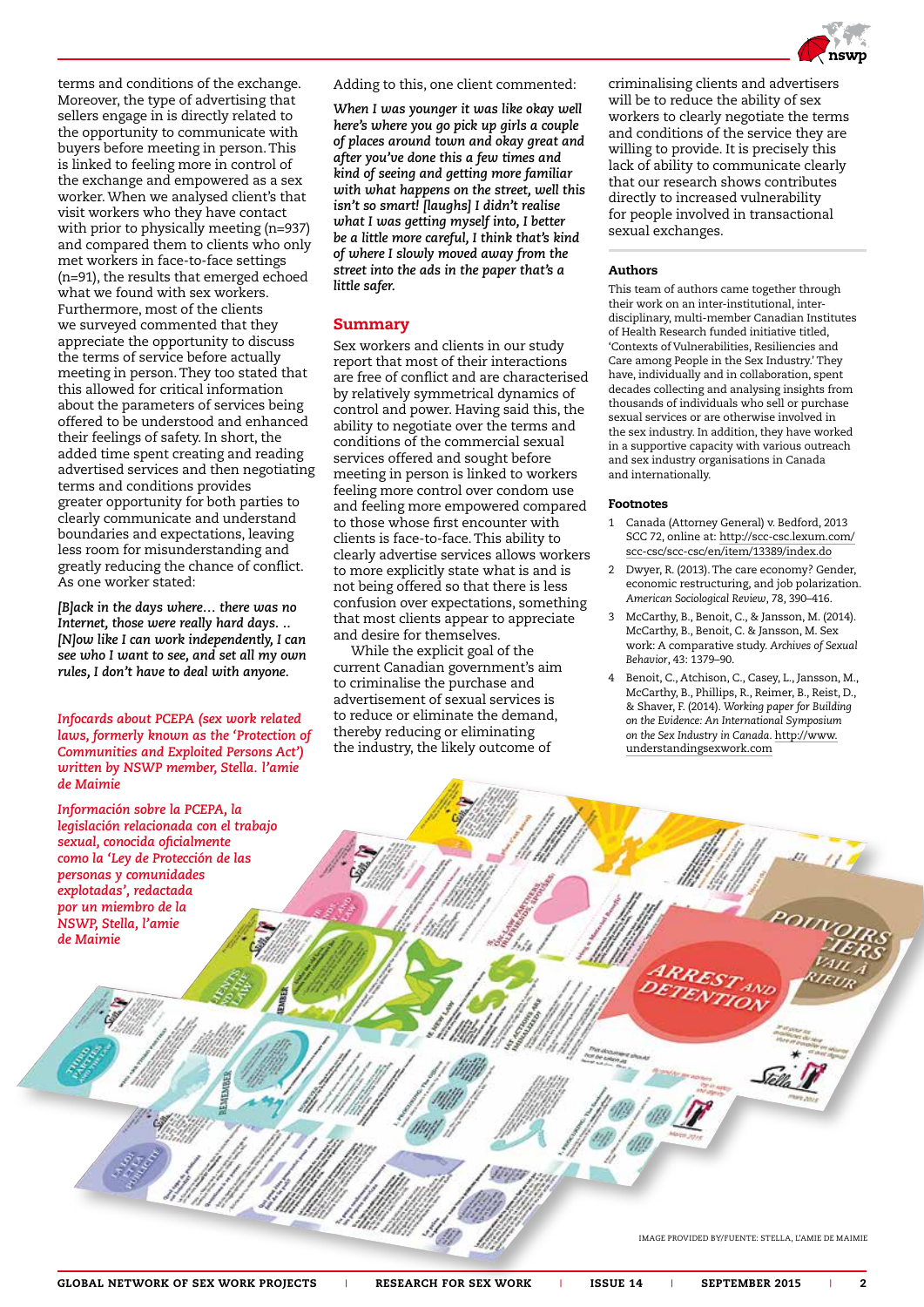

# La Influencia del Tiempo de Negociación en el Control de las Interacciones entre la Persona que ejerce el Trabajo Sexual y el Cliente

*Por Chris Atchison, Cecilia Benoit, Patrick Burnett, Mikael Jansson, Mary Clare Kennedy, Nadia Ouellet y Dalia Vukmirovich*

En 2013, una histórica sentencia de la Corte Suprema de Canadá declaró inconstitucionales tres leyes que regulan la prostitución de adultos en Canadá. En su decisión, el Tribunal utilizó unas 50 veces el término 'trabajo' para describir la actividad de las personas que prestan servicios sexuales.1 En la primavera de 2014, el Gobierno de Canadá respondió a la decisión de la corte presentando el proyecto de Ley C-36, la 'Ley de protección de las comunidades y personas en situación de explotación'. En su exposición de motivos, el proyecto de ley se fundamenta, 'considerando que el Parlamento de Canadá está seriamente preocupado acerca de la explotación que es inherente a la prostitución y los riesgos a la violencia que comporta para quienes participan en ella'. Por tanto, queda demostrado que el objetivo explícito del proyecto de ley es erradicar la industria del sexo mediante 'la prohibición de la compra de servicios sexuales' y alentar a las personas que, en la actualidad, venden servicios a dejar de trabajar en la industria del sexo.

Considerar que las relaciones entre las personas que venden y compran servicios sexuales son sustancialmente explotadoras y de alto riesgo es, como se muestra a continuación, cuando menos inapropiado. Además, esta estereotipación supone un obstáculo para reconocer y analizar los intercambios que no son explotadores ni violentos, tomando conciencia de que existe una amplia diversidad de interacciones que nos permiten comparar entre las que no son resultado de violencia o explotación y aquellas que son resultado de un conflicto que tiene muchas posibilidades de traducirse en violencia. Estos análisis no solo nos permiten identificar los contextos donde existen más posibilidades de situaciones de violencia, sino que también nos permiten entender qué aspectos de una interacción particular debilitan o comprometen la capacidad de cualquiera de las partes para garantizar su seguridad.

## La definición de trabajo sexual

En lugar de asumir automáticamente que la venta de servicios sexuales es inherente a la explotación, muchas personas demandan que esta actividad sea vista como un 'trabajo'. El uso de este término sirve para hace hincapié en que las personas que ejercen el trabajo sexual comparten características con otras formas de servicio al paciente o al cliente, como es el caso de enfermería, peluquería y servicios de alimentos y bebidas.2 3 Comprender las interacciones sexuales comerciales en términos de servicios y explorar similitudes con otros tipos de servicios comerciales permite resaltar el hecho de que las relaciones entre las personas que ejercen el trabajo sexual y las personas que compran servicios sexuales (clientes) no son unidimensionales ni intrínsecamente explotadoras. Por el contrario, son complejas y multifacéticas y están fuertemente influidas por los contextos jurídicos y socioculturales en las que tienen lugar. Cuando abordamos las relaciones entre las personas clientes y las personas que ejercen y lo hacemos de facto sobre la base de que existe una distribución asimétrica del poder, existe menos entusiasmo por investigar las interacciones que se dan entre las personas que ejercen el trabajo sexual y sus clientes. No obstante, comprender las relaciones desde un abordaje multidimensional nos posibilita el análisis del control y del poder, tal y como las personas que ejercen el trabajo sexual y sus clientes lo perciben, experimentan y lo negocian en sus relaciones.

## Análisis y resultados

En nuestro reciente estudio del equipo de Grant, financiado por los Institutos Canadienses de Investigación en Salud, nos interesaba especialmente analizar cuestiones en torno a la seguridad, el conflicto, la violencia, la vulnerabilidad y el poder a través de diferentes contextos y ámbitos, desde el punto de vista tanto de las personas que ejercen el trabajo sexual como de las personas clientes. Para lograrlo, realizamos una investigación que combinó diferentes

metodologías con una variada muestra de 218 personas adultas que ejercen el trabajo sexual y 1217 personas adultas clientes procedentes de todo Canadá (para más detalles, ver Benoit *et al.*, 2014).4

Nuestra investigación aporta información detallada sobre el control y poder analizados en las transacciones presentes en la industria del sexo. Realizamos las mismas preguntas a las personas que ejercen el trabajo sexual y a los clientes sobre quién fija los términos del servicio, quién logra imponerse ante un desacuerdo y quién tiene más poder en la relación. Dos tercios de las personas que ejercen el trabajo sexual estuvieron 'de acuerdo' y 'muy de acuerdo' en que son ellas quienes tienen el control de los términos y condiciones del intercambio cuando están con un cliente. Esta valoración la compartió casi el 60% de los clientes. Curiosamente, la gran mayoría de los clientes (75%) dijo que cuando están con una persona que ejerce el trabajo sexual generalmente hacen el servicio que ellos quieren (los clientes), mientras que cerca de la mitad de las personas que ejercen el trabajos declararon que suelen hacer los servicios que ellas (las personas que ejercen) quieren. Esto significa que, mientras que los términos del servicio son establecidos por las personas que ejercen el trabajo sexual, la mayoría de las personas clientes creen que son ellos quienes deciden los servicios a realizar. Una vez dicho esto, solo una pequeña minoría de las personas que ejercen el trabajo sexual (12%) sintieron que los clientes tenían más poder en el intercambio, mientras que poco menos de la mitad de los clientes declararon que sentían que las personas que ejercen el trabajo sexual tenían más poder en la relación. Por consiguiente, casi dos tercios de las personas que ejercen el trabajo sexual dijeron que, de manera general, se salen con la suya cuando tienen un desacuerdo con un cliente. Esta afirmación ha sido respaldada por un tercio de las personas clientes.

En nuestro estudio, también nos detuvimos en los factores que afectan